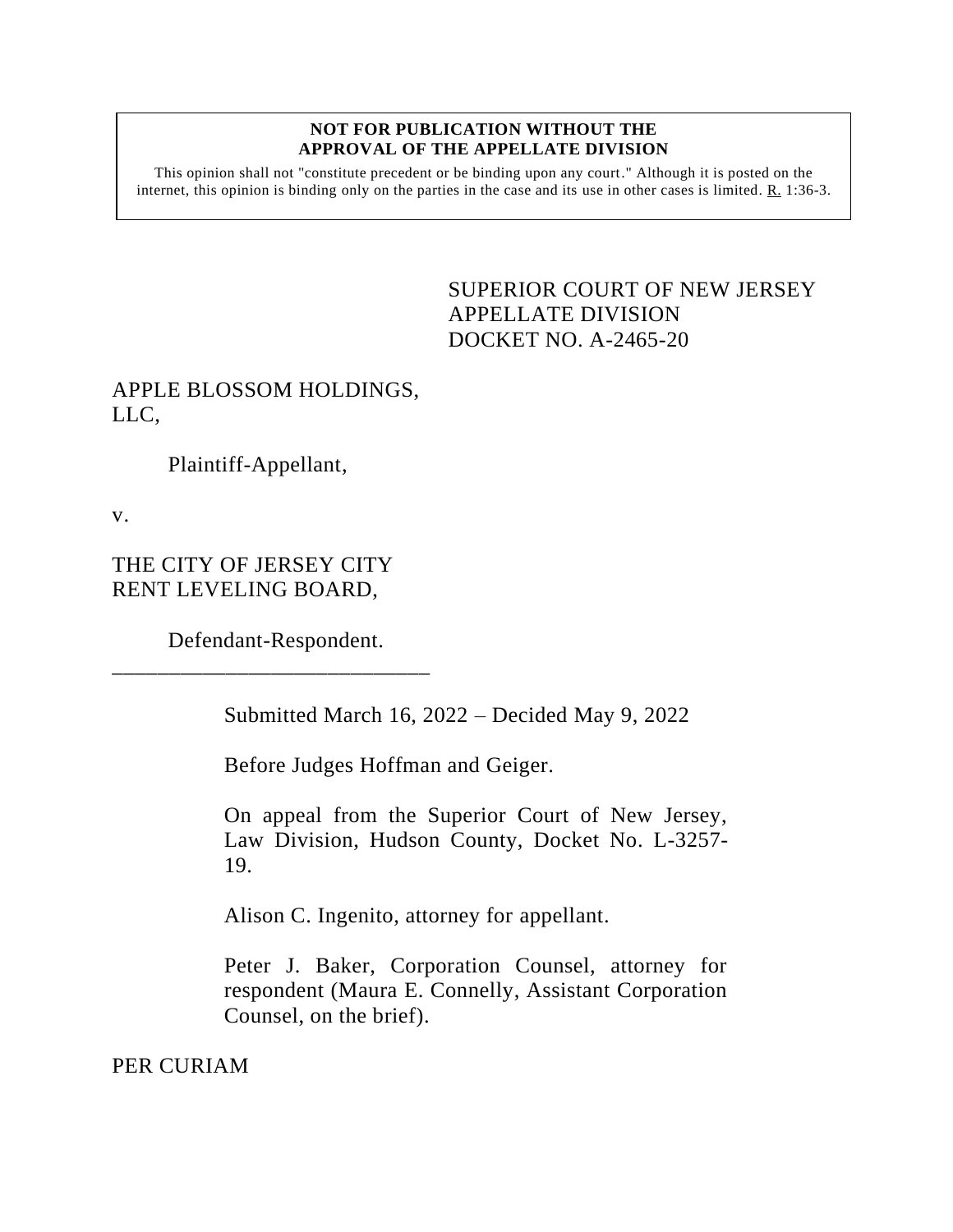Plaintiff Apple Blossom Holdings, LLC appeals from a March 26, 2021 Law Division order dismissing its complaint in lieu of prerogative writs. Plaintiff's complaint challenged the decision of the City of Jersey City Rent Level Board (the Board) finding that the rent increase for one of plaintiff's apartments was unlawful because it exceeded the amount allowable under Jersey City Municipal Code (MC), Sections 260-2 and 260-3. We affirm.

## I.

On February 14, 2018, plaintiff purchased an apartment building (the property) located at 143 Lafayette Street in Jersey City. Three weeks earlier, on January 24, 2018, the previous owner of the property filed a 2018 Landlord Registration Statement, indicating that Apartment 9 at the property was vacant. At the time, the rent for other tenants in the building approximated \$1,360 per month.

On February 8, 2019, Cara Turcich, the tenant then renting Apartment 9, filed an illegal rent complaint with the City of Jersey City Office of Landlord/Tenant Relations. She alleged that the rent for Apartment 9 exceeded the amount permitted under Jersey City MC §260-3.

On April 26, 2019, Deja Anderson, acting Rent Level Administrator (RLA) for the Office of Landlord/Tenant Relations, issued a preliminary rent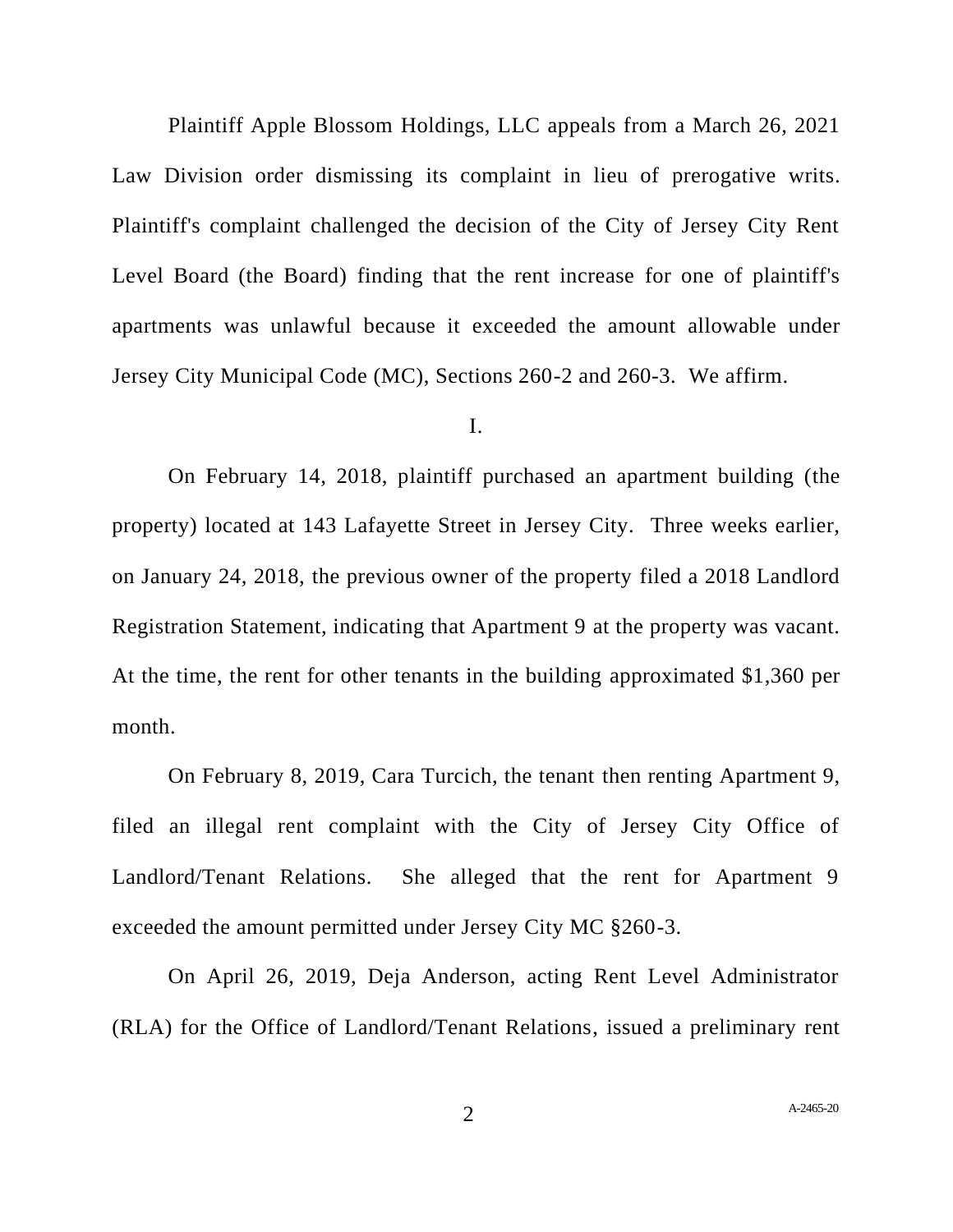determination (PRD) for Apartment 9. The PRD stated the allowable rent for the property was \$1,008.24, \$491.76 less than the registered rent of \$1,500. Anderson explained that plaintiff's rent for Apartment 9 violated MC §260- 3(A), which states,

> at the termination of a lease of a periodic tenant, no landlord of any dwelling as defined in §260-1 may request or receive a percentage increase in rent which is greater than four percent or the percentage difference between the consumer price index three months prior to the expiration or termination of the lease and three months prior to the commencement of the lease term . . . .

At the time, Anderson had no evidence indicating that the \$1,500 was anything but an increase from the prior rent, which was more than the four percent allowed under the MC.

On May 9, 2019, plaintiff submitted an objection to the PRD. As evidence, plaintiff included the 2019 Registration Statement and a Vacancy Capital Improvement Application (VCIA), dated May 1, 2018, for Apartment 9, listing \$79,300 in capital improvements. Plaintiff asserted that Apartment 9 was vacant from March 1, 2018, to November 15, 2019, and during that time the apartment received capital improvements warranting a rent increase of \$1,229.15, which would increase the rent for the apartment from \$974.81 to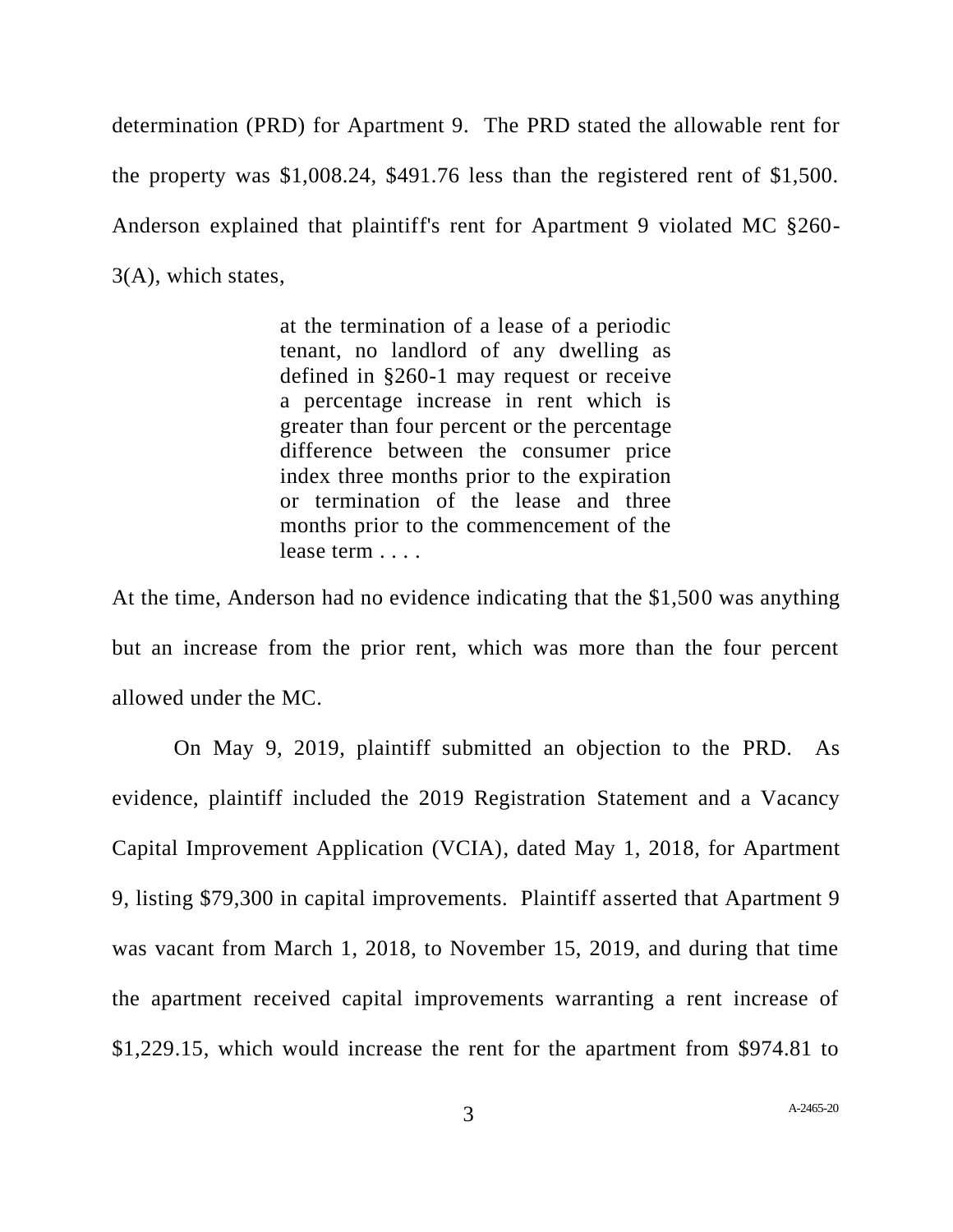\$2,203.96. Plaintiff included work permits, checks issued to a contractor, invoices from the contractor, and before and after pictures of the apartment as evidence of the improvements.

On May 17, 2019, Dinah Hendon, the director of the Office of Landlord/Tenant Relations, sent a letter to plaintiff explaining that its VCIA was deficient for failing to include the required Truth-In-Renting Statement. She explained that, as a prerequisite to applying for this rent increase, MC §260-3(J) provides: "The landlord shall provide to each tenant a copy of the Truth-In-Renting Statement and . . . be in full compliance with the landlord identity disclosure provision contained within the statement in order to qualify for rental increase."

On May 20, 2019, Anderson issued a Final Determination upholding the PRD of \$1,008.24. This Final Determination did not consider plaintiff's VCIA because it was deficient in failing to include the Truth-In-Renting Statement. Anderson signed a letter included with the Final Determination as an "alternate" RLA. On May 29, 2019, plaintiff appealed the Final Determination and requested a hearing in front of the Board.

 On June 20, 2019, plaintiff appeared before the Board for a hearing on its challenge of the decision that plaintiff's rent increase was illegal under the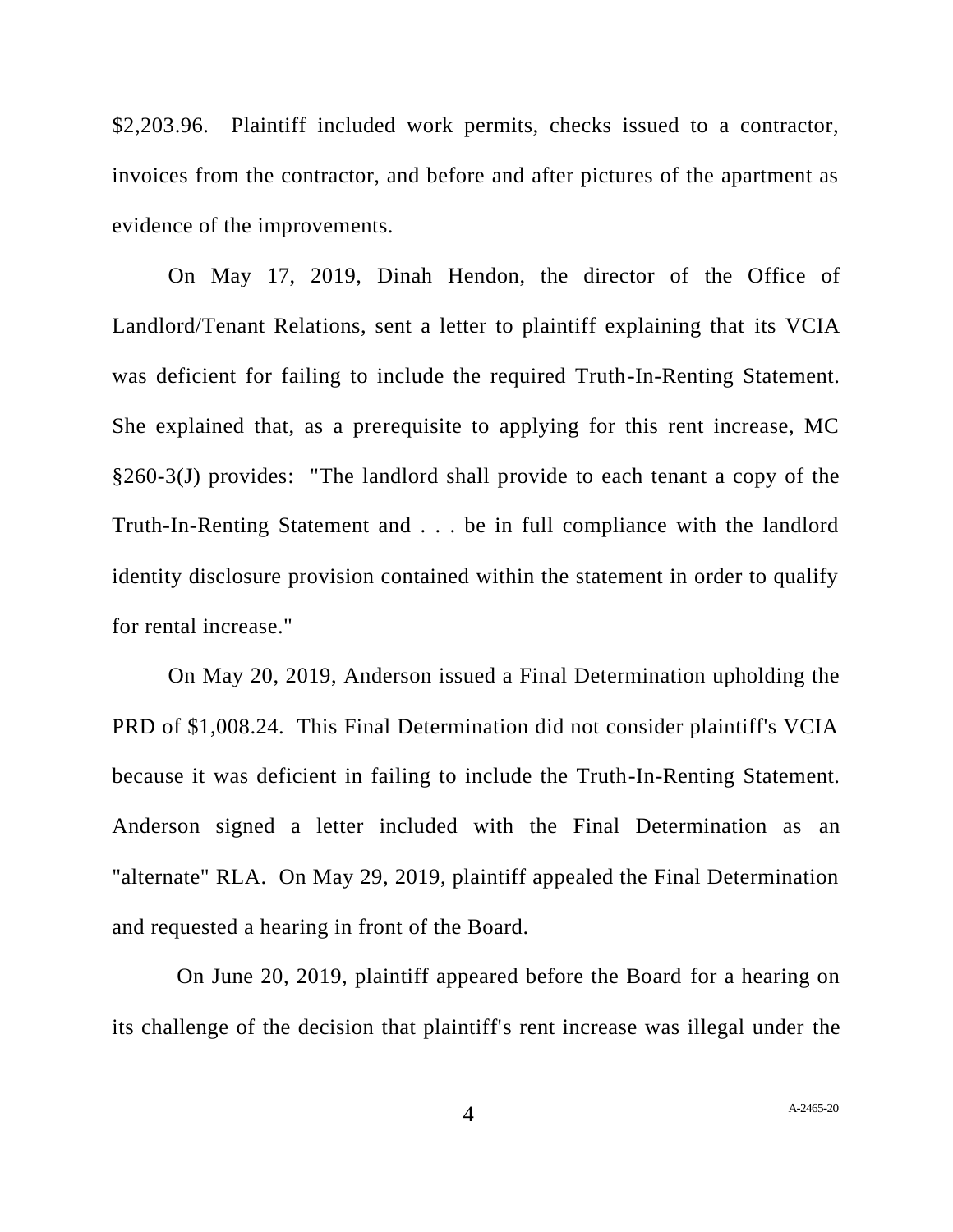MC. Plaintiff first argued that Anderson did not have the authority to make any decisions about rent because the Jersey City MC does not provide for the alternate RLA position.

Plaintiff further argued that, pursuant to MC §260-3(C), a landlord can increase rent, without applying to the Board, if the space was vacant and capital improvements were made. MC §260-3(C) states:

> (1) In the event of a vacant housing space, the landlord may raise the rental above the cost-of-living increase without prior application being made to the Bureau of Rent Leveling, and only if he or she has made capital improvements to the housing space. Such capital improvements will entitle the landlord to increase the base rent of the vacant unit by the following amount:

> > (a) For capital improvements up to \$5,000.00 in value, the vacant unit's monthly base rent shall be increased by \$1.35 per \$100.00 of improvement; and

> > (b) For capital improvements in excess of \$5,000.00, the vacant unit's monthly base rent shall increase by \$1.55 per \$100.00 of improvement.

(2) It shall be the sole responsibility of the landlord to register the new rent of any improved unit with the Division of Tenant/Landlord Relations pursuant to § 260-2 of this chapter. No capital improvements shall be recognized under this provision unless they are made in accordance with applicable city codes and the appropriate permits are obtained. It shall be the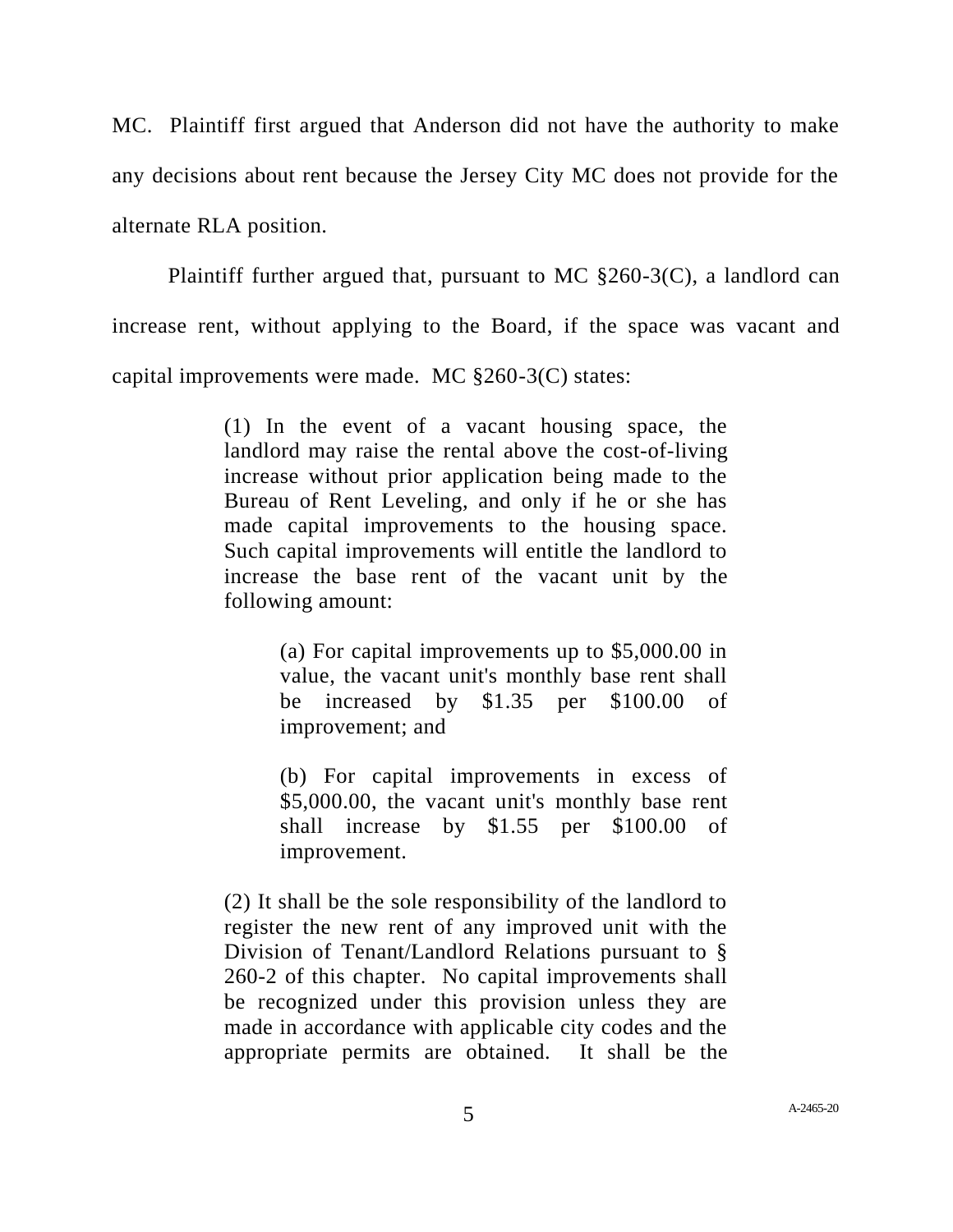responsibility of the landlord to document to the Bureau of Rent Leveling and prove the cost of any capital improvements in vacant housing space for which he or she desires to increase the rental.

In addition, plaintiff asserted that the Board never reviewed its May 9, 2019 VCIA; instead, the Board sent it to the RLA for review. Because the VCIA was sent to the RLA after the June 20, 2019 hearing, plaintiff argued that the RLA could not have considered it before the Final Determination of May 20, 2019. Plaintiff also contended that the VCIA was ignored in the July 9, 2019 memorandum by the Board. Plaintiff further claimed that the illegal rent complaint was not properly notarized, as required by MC  $\S260-9(A)(2)$ , nor was it ever provided to plaintiff for review.

At the hearing, plaintiff also questioned Anderson's authority to issue preliminary and final determinations, claiming she was not the actual RLA, but that Charles Odei held that position. Plaintiff further pointed out that an "alternate" administrator position does not exist under the statute. The Board explained that Odei was on leave starting July 24, 2019, so Anderson and Hendon were appointed as alternate administrators by the Director of Housing, Economic Development and Commerce, Marcos Vigil. MC §260-8(B) states: "The Rent Leveling Administrator shall be appointed by and under the direction of the Director of the Department of Housing, Economic

6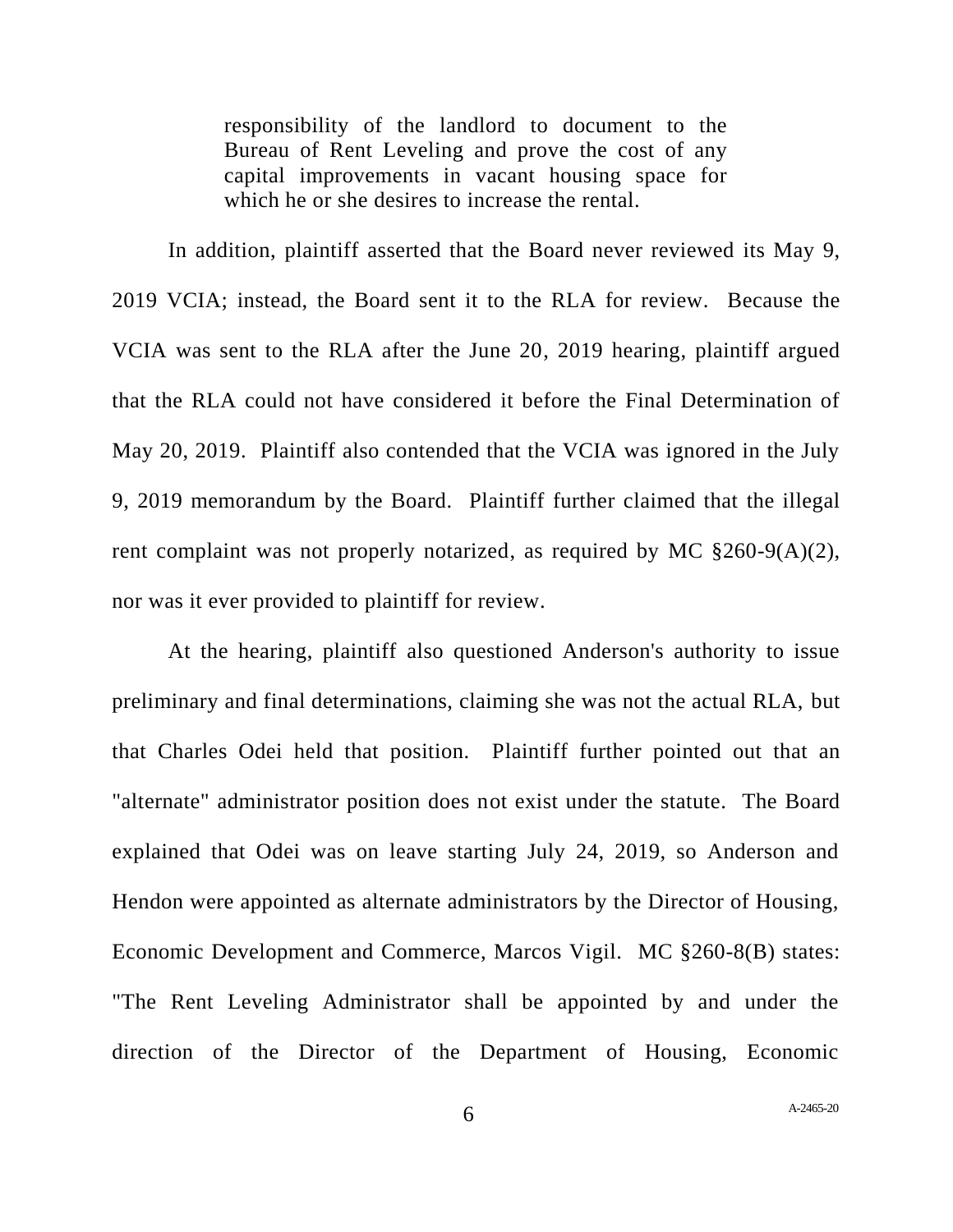Development and Commerce." Odei, while present at the hearing, explained that he was "not really back" and when plaintiff's attorney said "at this time, Jersey City does not know who the Rent Leveling Administrator is for the City of Jersey City[,]" another Board member corrected her, saying "[w]e just had that discussion. Ms. Hendon just made that determination." The Board explained that "we accept that [Anderson] was the authority at the time." The Board also found that plaintiff's permits were not obtained at the proper times.

Turcich also spoke at the hearing. She explained that some of the items invoiced, including a vanity/medicine cabinet in the bathroom, carbon monoxide detectors, and radiators in the bathroom and kitchen, were never installed. She stated that the checks provided by plaintiff totaled over \$100,000, but the invoices only added up to \$79,300. She stated that she was never informed that her apartment was rent controlled before moving in.

At the conclusion of the hearing, the Board announced the following ruling:

> So the Board has decided not to make a determination on the legality or the righteousness of the vacancy improvement, capital improvement. We're going to send that back to the Rent Leveling Administration office for a determination.

> What the Board is going to rule on is the permissibility of the rent increase that was charged

7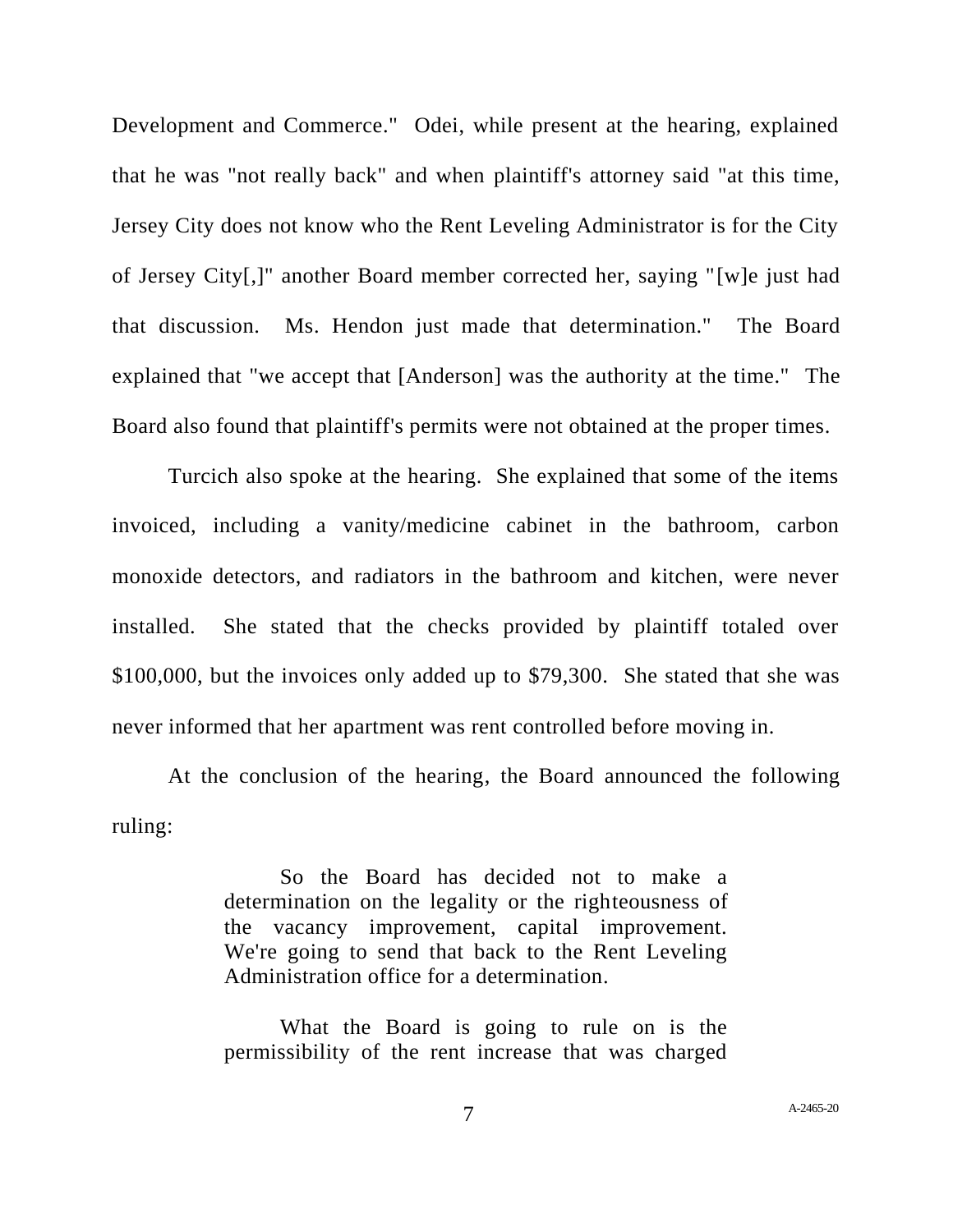from November of [2018], from the time of the inception of the lease, through the date of the application, May 9th of this year. And for that, we're saying that that rent increase was not appropriate.

So we will rule in favor of the tenant for the period November [2018] through May 9 of 2019 . . . [a]nd [we will] send all the other matters back to the Rent Leveling Administrator for further consideration.

On July 9, 2019, the Board issued a written memorandum upholding Anderson's findings of an allowable rent of \$1,008.24 for the months of November 2018 (Turcich's move-in date) through May 9, 2019, and the VCIA was to be sent back to the Office of Landlord/Tenant Relations for review. The written memorandum noted the fact that plaintiff did not provide Turcich with a writing of "the name of and rent paid by all tenants who occupied the apartment rented by the new tenant during the prior [twelve] months," as required by MC §260-3(D), as part of its reasoning for upholding Anderson's findings. Similarly, the Board found that plaintiff did not follow  $\S 260-3(C)$ because "the landlord did not register the 'new rent' of \$1,500 until counsel's letter of May 9, 2019, six and one-half months after [Turcich] signed the lease for the apartment," and more importantly, did not provide the RLA nor the Board "any evidence to 'document' and 'prove' compliance with Sec. 260-3(2)."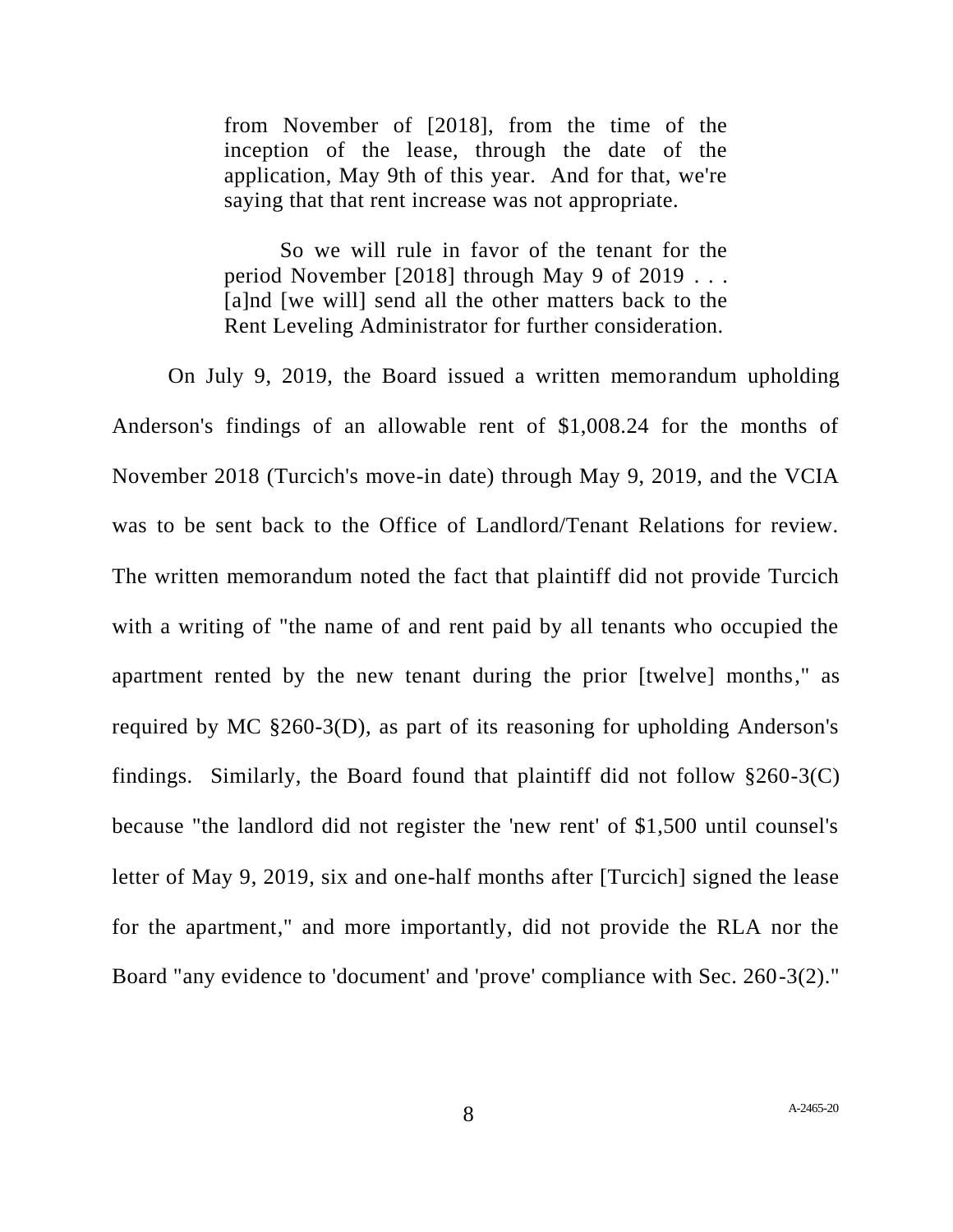On August 23, 2019, plaintiff filed a complaint in lieu of prerogative writs in the Law Division. On July 1, 2020, the Board, through Hendon, issued a Revised Determination. The Revised Determination came to the same conclusion as the Final Determination issued on May 20, 2019, that plaintiff had not provided enough proof to satisfy the requirements of the MC to raise rent. It found that the invoices were "conclusory[,]" that there was a discrepancy in the total amount of the checks submitted compared to the invoices, and the invoice for planning and design was dated six months after the work commenced according to the acquired permits. Hendon also filed a certification with the court on February 5, 2021, certifying her job as RLA and the documents submitted by the Board as exhibits.

After hearing argument on March 26, 2021, the trial judge entered an order dismissing plaintiff's complaint with prejudice. In an oral decision delivered on the same date, the judge noted that "on her first attempt or review of this, the administrator had no evidence that the rent increase was anything other than illegal because the VCIA was as yet unfiled." The judge recognized that plaintiff had "no meaningful time" to cure the deficiency of the Truth-In-Renting-Statement between the deficiency letter and the Final Determination. However, the judge found that the July 1, 2020 Revised Determination did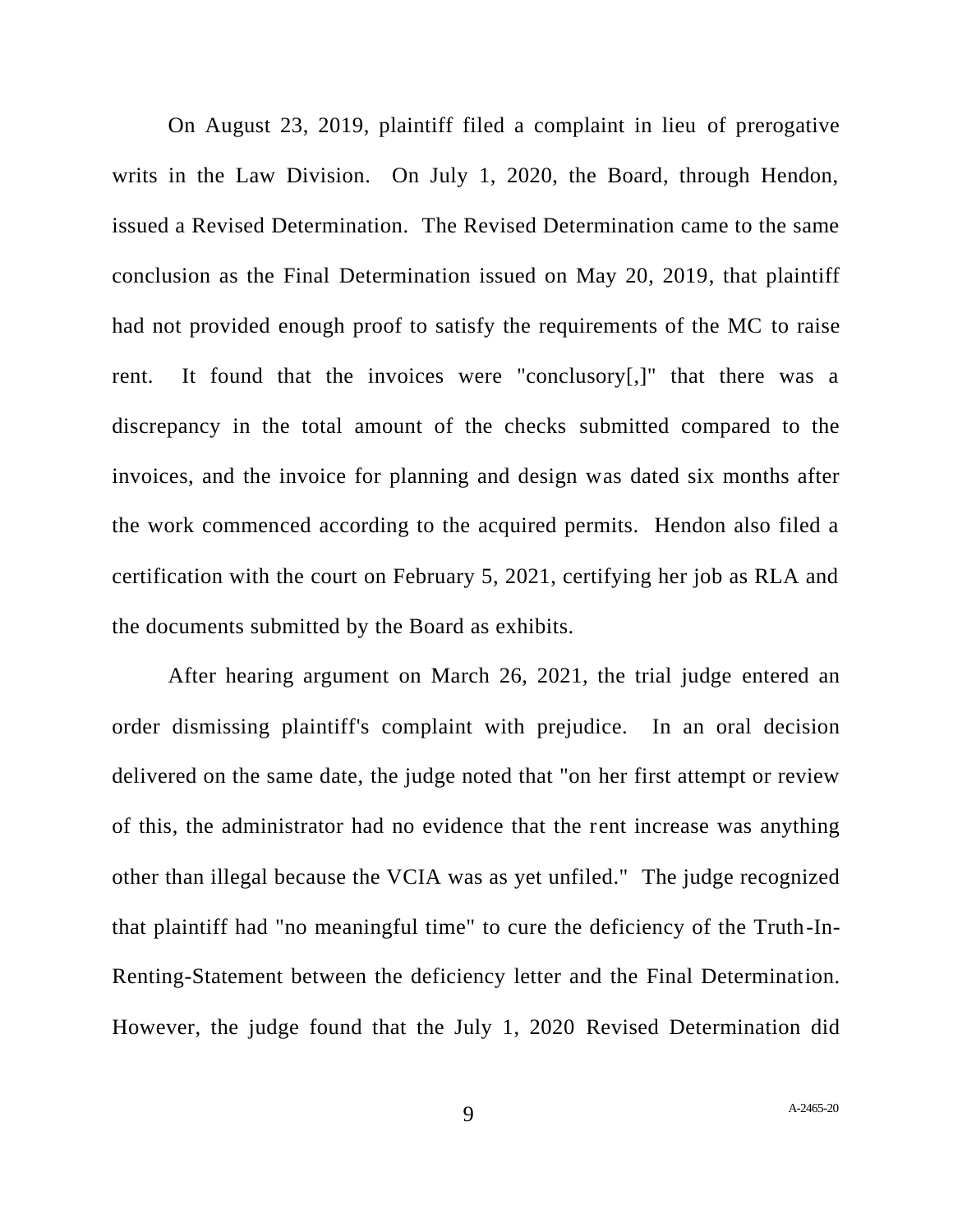address the VCIA. She also found that the Board correctly remanded the VCIA to the RLA for review.

The judge ultimately concluded that the decision of the Board was not arbitrary, capricious, or unreasonable because Hendon's revised determination showed that the evidence concerning the improvements to the property contained numerous "discrepancies." At least one contractor was related to the Apple Blossom entity, some of the invoices did not correspond to the dates and amounts charged, and "most notable," in the judge's opinion, was "the testimony of the tenant herself," that many of the claimed improvements, such as radiators, were never installed on the property. The judge found that Hendon revisiting the VCIA was not a cover-up for Anderson not having authority. Instead, the judge found that the VCIA "was eventually considered on remand and then again on Hendon's apparent own motion, and she was acutely aware of the pending litigation[.]" In conclusion, the judge ruled that "the determination of the Rent Leveling Board as to this VCIA[,] and the allowable rent[,] is hereby affirmed and the complaint is dismissed."

The judge also rejected plaintiff's arguments about the new documents, including the Revised Determination and Hendon's certification, because the parties had all but abandoned the case until she contacted them again. The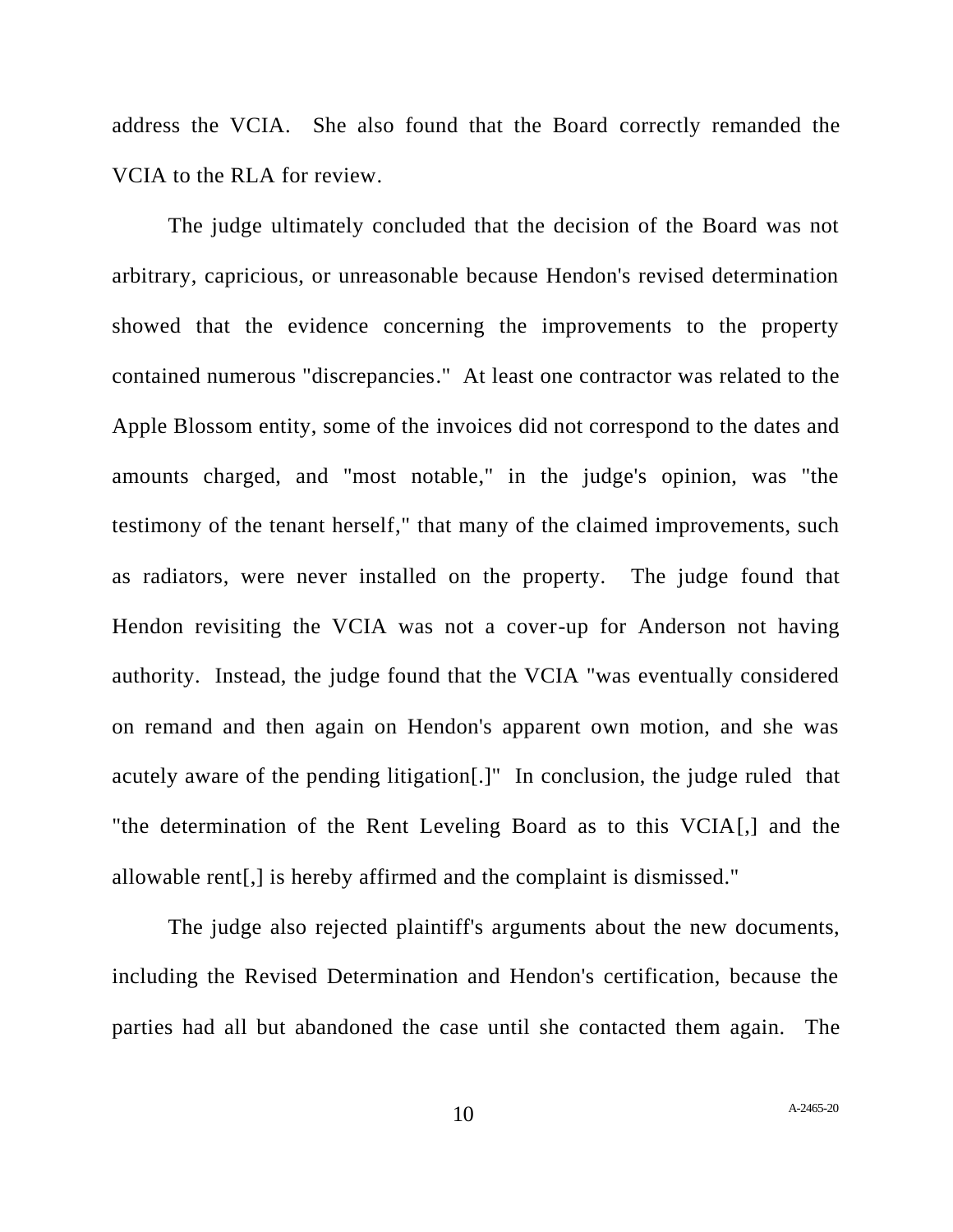judge found that Hendon's Revised Determination was "not an attempt to shore up a defective determination" but instead was issued "after this case was filed, after the initial brief schedule, after the parties jointly sought a stay of proceedings, after the parties, at least hopefully in good faith, pursued settlement and after the apparent breakdown in those settlement negotiations."

On appeal, plaintiff renews the same three arguments rejected by the trial judge: 1) Turcich's illegal rent complaint was defective because it was not notarized and never provided to plaintiff; 2) Anderson did not have authority to make any rent decisions as an Alternate RLA; and 3) the trial judge erred in allowing the Board to submit Hendon's Revised Determination and the supplemental certification that Hendon submitted to the court.

## II.

"[W]hen reviewing the decision of a trial court that has reviewed municipal action, we are bound by the same standards as was the trial court." Fallone Props., L.L.C. v. Bethlehem Twp. Plan. Bd., 369 N.J. Super. 552, 662 (App. Div. 2004). Generally, courts afford the decisions of municipal boards substantial deference; the determinations of a rent control board are presumptively valid, and the burden is on the party challenging a board's decision to prove it was arbitrary, capricious, or unreasonable. Rivkin v.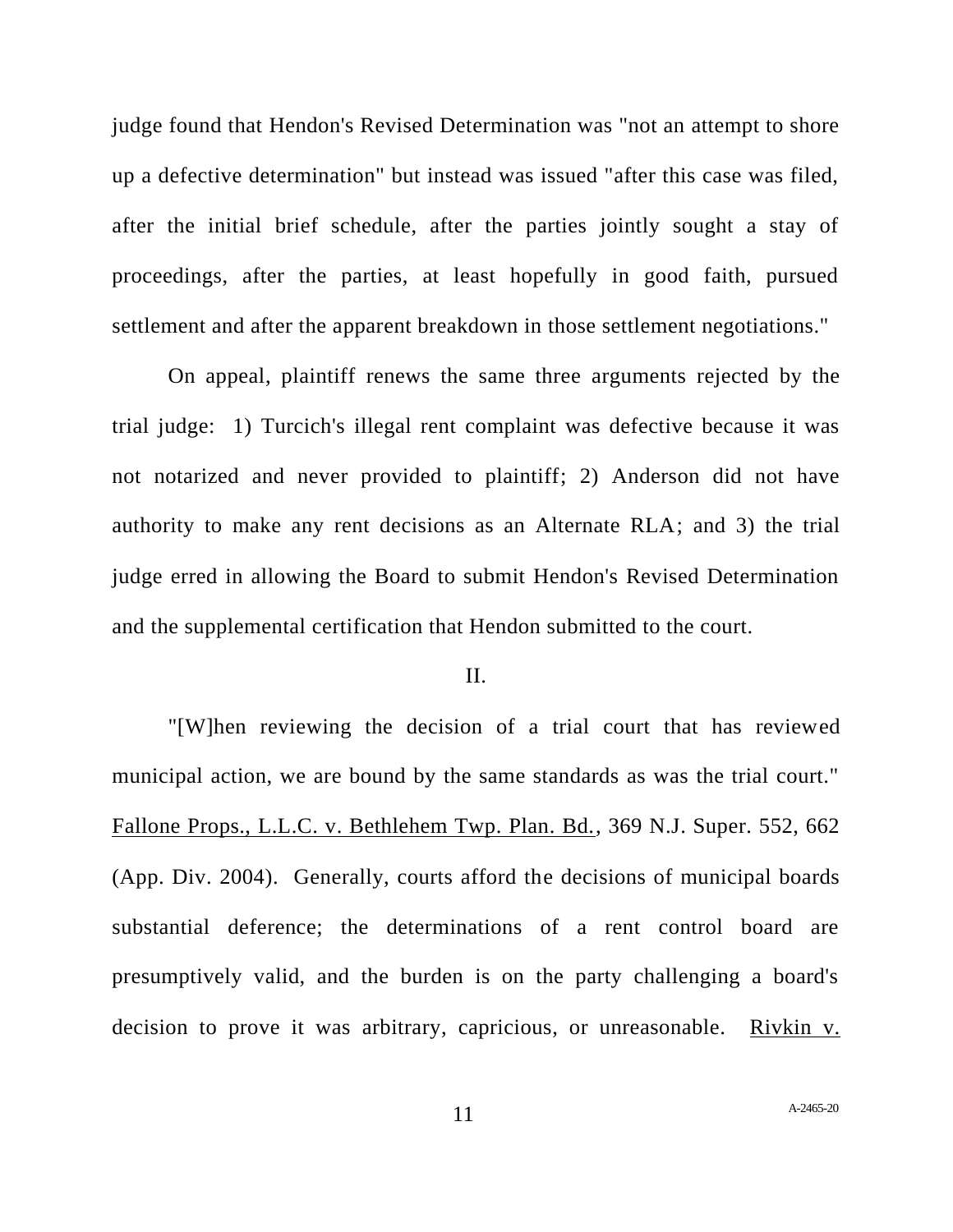Dover Twp. Rent Leveling Bd., 143 N.J. 32, 378 (1996); Park Tower Apts., Inc. v. City of Bayonne, 185 N.J. Super. 211, 222 (App. Div. 1982).

However, like the trial court, this deference does not apply to a board's interpretation of an ordinance. Schulmann Realty v. Hazlet Twp. Rent Control Bd., 290 N.J. Super. 176, 184 (App. Div. 1996). We construe an ordinance using the same rules of construction applied in interpreting a statute, applying its plain meaning if the terms are unambiguous. Mays v. Jackson Twp. Rent Leveling Bd., 103 N.J. 362, 376 (1986); Nuckel v. Borough of Little Ferry Plan. Bd., 208 N.J. 95 (2011).

Generally, matters outside of the record in front of the board cannot be considered on appeal. Kempner v. Edison, 54 N.J. Super. 408, 417 (1959). Similarly, although not directly on point, there is a long-standing principle applied by our courts that matters not objected to at the trial level cannot be considered as errors on appeal. See State v. Robinson, 200 N.J. 1, 20 (2009) (alteration in original); <u>see also R.</u> 1:7-2 ("a party, at the time the ruling or order is made or sought, shall make known to the court specifically the action which the party desires the court to take or the party's objection to the action taken and the grounds therefor."). In addition, Rule 2:10-2 states, "[a]ny error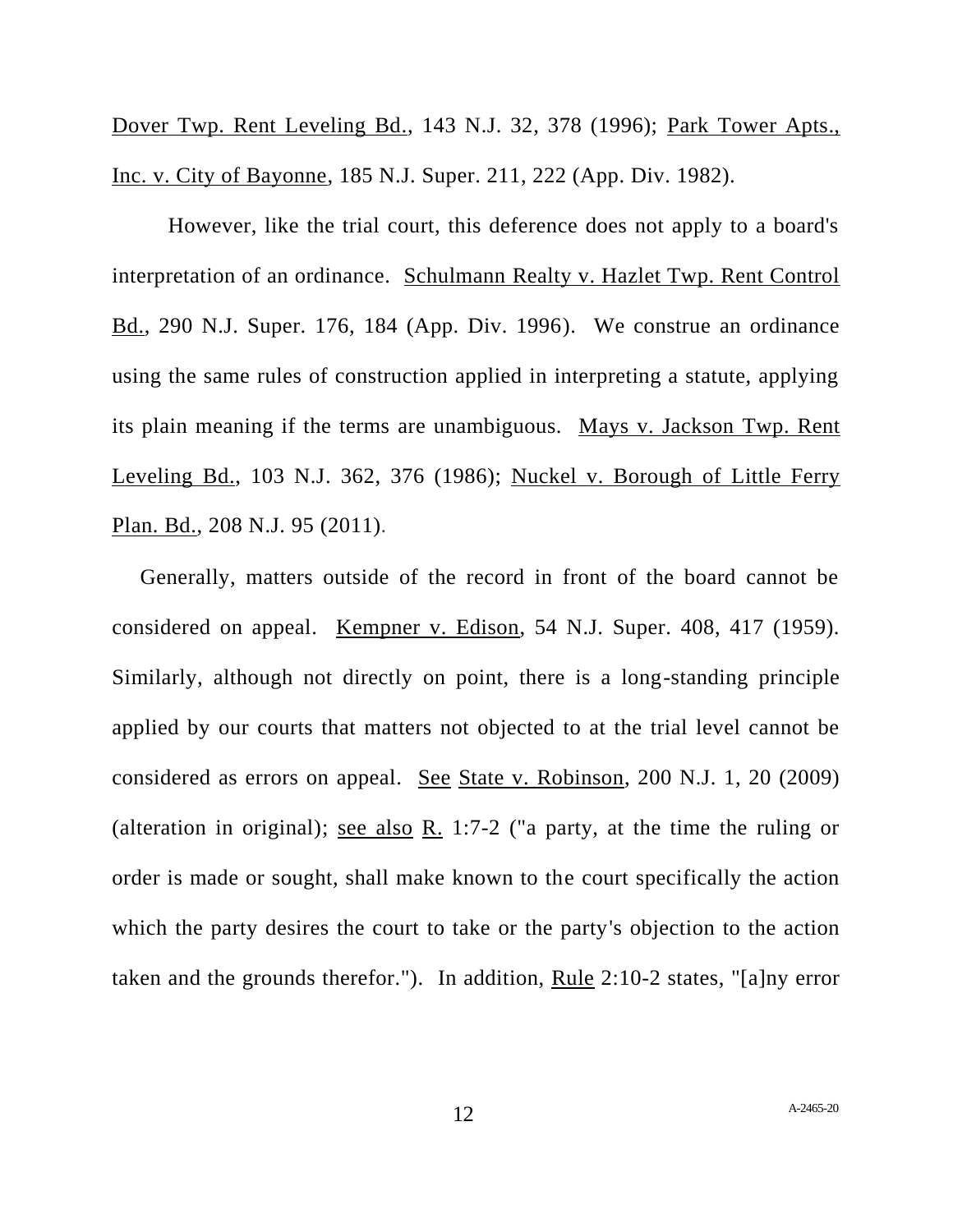or omission shall be disregarded by the appellate court unless it is of such a nature as to have been clearly capable of producing an unjust result . . . ."

 Here, Turcich's complaint states: "I swear/and or affirm that to the best of my knowledge, all the above information an[d] attachments are accurate and further that there is no attempt on my part to conceal any evidence that may have a bearing in this request." Despite plaintiff's argument that it never received a copy of the complaint, its attorney responded to the complaint and stated in its objection, "I represent the interests of . . . the Landlord in the above-referenced Rent Leveling complaint." Similarly, at the Board hearing, plaintiff did not object to Turcich's complaint being admitted into evidence. Plaintiff also did not bring up the fact that it did not receive a copy of the complaint at the hearing, and raised the argument for the first time in its Law Division complaint. Additionally, Turcich was sworn in by the court reporter at the June 20, 2019 Board hearing and testified under oath about her illegal rent complaint.

We are satisfied that the fact that Turcich's complaint was not notarized was not capable of producing an unjust result, because she was subsequently sworn in at the Board hearing, and plaintiff was provided a full opportunity to present its defense to the complaint. Plaintiff acknowledged the complaint, went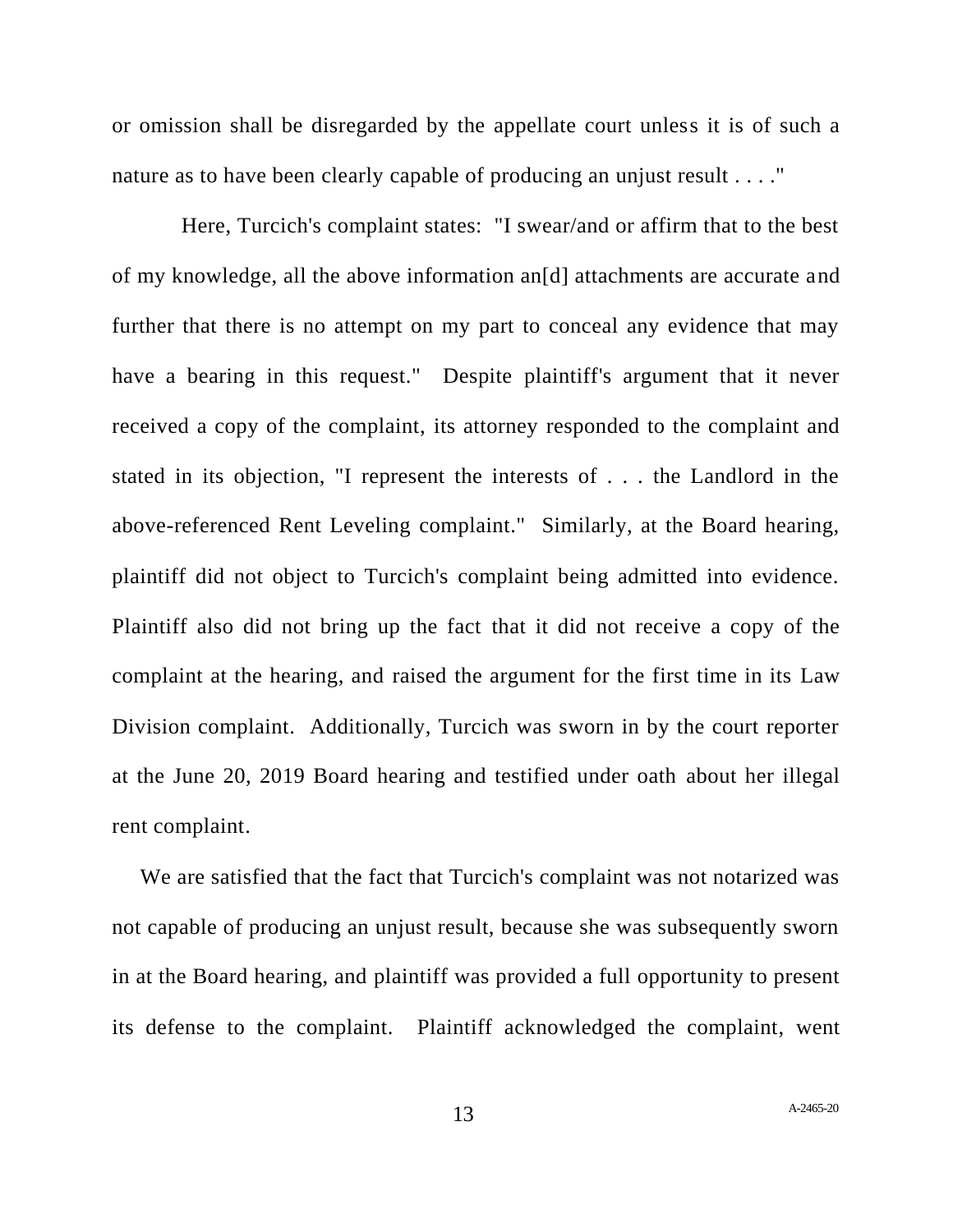forward with defending itself in front of the Board, and did not argue to the Board that Turcich's complaint was defective. We conclude the trial judge properly rejected plaintiff's arguments regarding the illegal rent complaint.

 Moreover, Jersey City MC §260-8(B) states: "The Rent Leveling Administrator shall be appointed by and under the direction of the Director of the Department of Housing, Economic Development and Commerce." The RLA's powers include the power to "accept complaints from tenants of illegal increases, provided that all claims are sworn to and acknowledged by a person authorized by law to administer oaths[,]" and to "review applications and investigate complaints prior to a final decision being made in any case." §260-  $9(A)(2)$  and  $(A)(4)$ .

Here, when plaintiff objected to the tenant's illegal rent complaint before the Board, the Board explained that the previous RLA, Odei, was on leave starting July 24, 2019, so Anderson and Hendon were appointed as alternate administrators by the Director of Housing, Economic Development and Commerce, Marcos Vigil. As required by the statute, they were appointed by the Director, and both had equal powers under the statute to make rent determinations and review Turcich's complaint.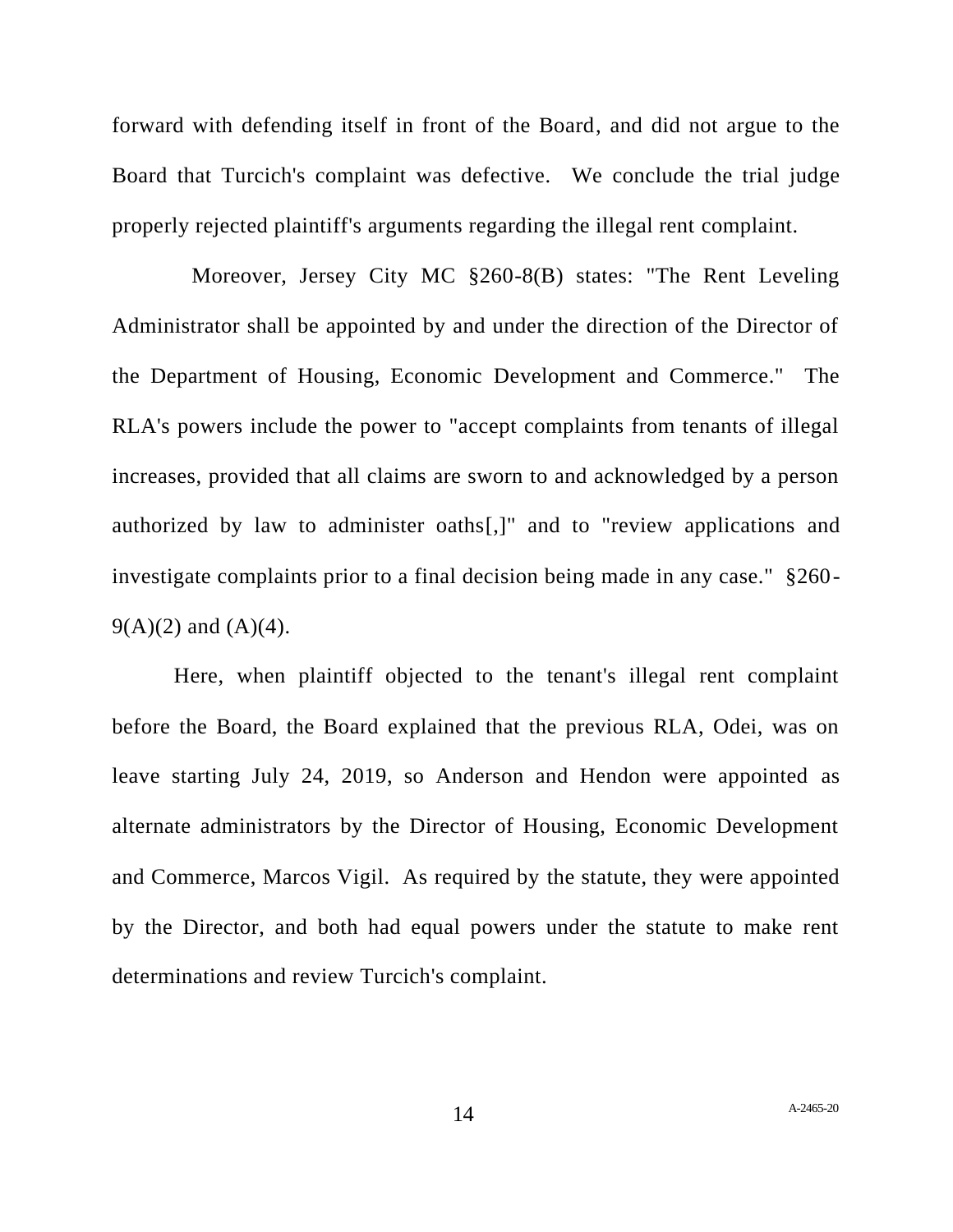Additionally, as pointed out by the trial judge, even if Anderson did not have proper authority, the remedy would be for the Board to return plaintiff's application back to the Office of Landlord/Tenant Relations for review. The judge explained,

> I don't really give much shrift to that argument because if that were valid and the remedy would be, send this back and have the right person consider it, well, that's exactly what happened. When Hendon revisited it, and issued her July 2020 decision, she was the administrator and she had to work with the same record that Anderson had to work with and that I'm reviewing. The only thing that changed was the pendency of this lawsuit.

Sending plaintiff's VCIA back to the Office of Landlord/Tenant Relations for review would not be appropriate as two RLAs, both with the appropriate authority under the municipal code, had already reviewed it and denied the application. Similarly, both RLAs, at separate points in time, found that the rent increase application was deficient.

Finally, under Rule 2:5-4(a), we note that "[t]he record on appeal shall consist of all papers on file in the court or courts or agencies below, with all entries as to matters made on the records of such courts and agencies . . . and all papers filed with or entries made on the records of the appellate court." The same is true of local municipal boards, including rent control boards.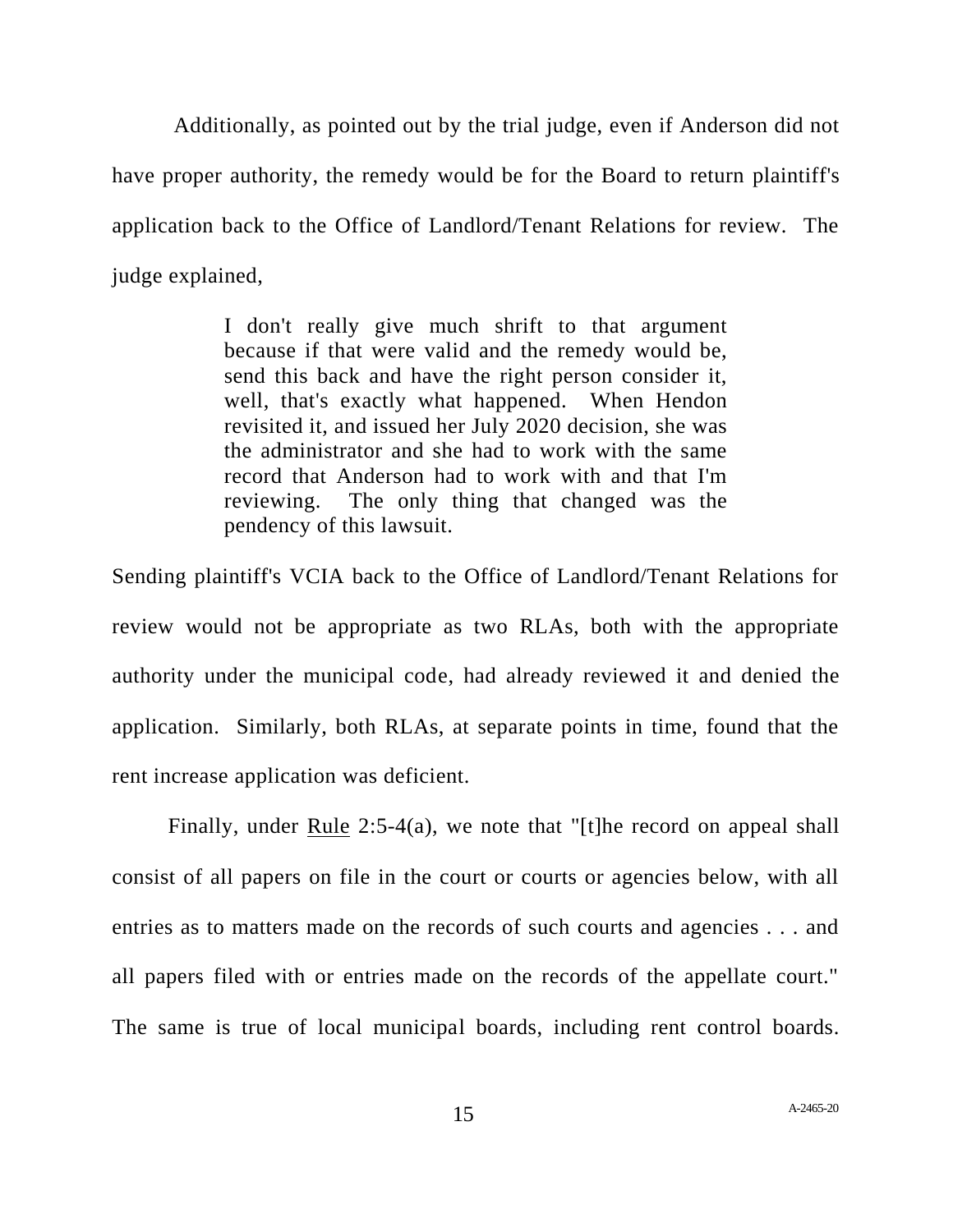Reid v. Hazlet, 198 N.J. Super. 229, 233 (App. Div. 1985) (citing Green Acres of Verona, Inc. v. Borough of Verona, 146 N.J. Super. 468, 470 (App. Div. 1977)); see also Peoples Tr. Co. v. Bd. of Adjustment, 60 N.J. Super. 569, 575-76 (App. Div. 1959) (explaining that "Judicial review of [a] board of adjustment action is confined to the record made before the local board."); Reinauer Realty Corp. v. Paramus, 34 N.J. 406, 415-16 (1961) ("Certainly secret reports based upon undisclosed facts and opinions, which are adverse to the conclusion of the Board of Adjustment, cannot enter into the decisionmaking process.").

Here, the Revised Determination did not consider anything new, but instead sought to provide further explanation to plaintiff as to why the RLA made the decision that she did. As the trial judge explained, the Revised Determination was not an attempt to cover up a mistake:

> the Hendon revised determination is not an attempt to shore up a defective determination but, rather, it was issued as I pointed out, after this case was filed, after the initial brief schedule, after the parties jointly sought a stay of proceedings, after the parties, at least hopefully in good faith, pursued settlement and after the apparent breakdown in those settlement negotiations. So the inactivity in the litigation, the lapse of the stay period, the failure of either counsel to take action to alert the [c]ourt that settlement had broken down and no one's attempt to resume the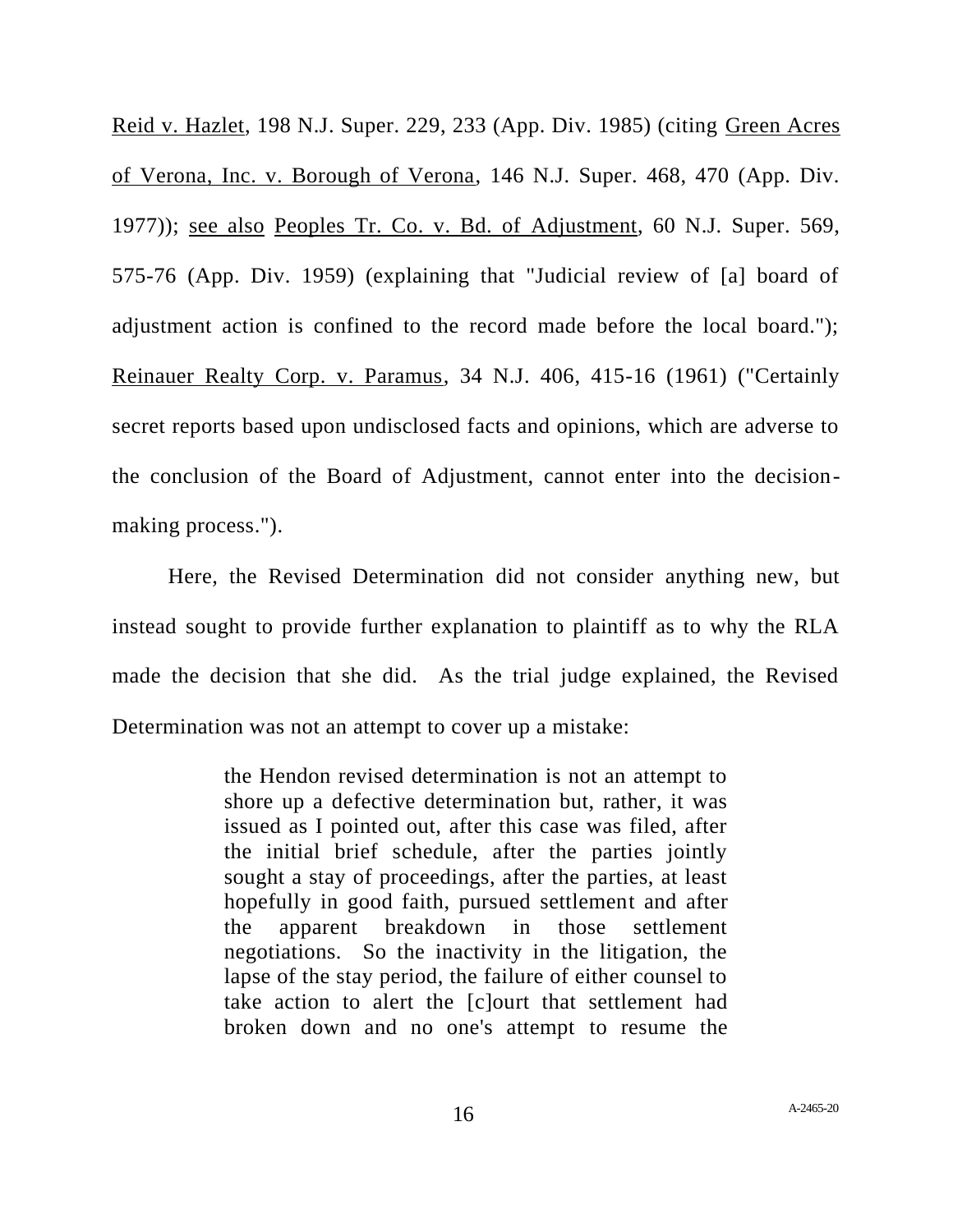briefing, can almost be viewed as an abandonment and both sides are guilty of it.

Similarly, Hendon's Revised Determination was not an effort to fix a mistake on Anderson's part, but was done in accordance with the decision of the Board at the June 20, 2019 hearing, ordering the VCIA to be sent back to the RLA for reconsideration. A proper determination is what plaintiff requested, because the VCIA was not originally considered in the Preliminary Rent Determination.

Hendon and Anderson both had authority from the Director of Housing, Economic Development and Commerce to make rent decisions in accordance with the MC. Plaintiff argues that the new documents changed the record. We disagree. As the trial judge explained, "[t]he only thing that changed was the pendency of this lawsuit." Unlike the explanation articulated in Reinauer, this was not an attempt to make a decision based on secret reports and facts, but was instead a further review of a decision already made, based on the same facts and record that Anderson considered in her Preliminary and Final determinations.

The trial judge considered the record in deciding that plaintiff's VCIA was properly rejected; in fact, she specifically noted the tenant's own testimony, which she found most convincing. The judge showed the Board